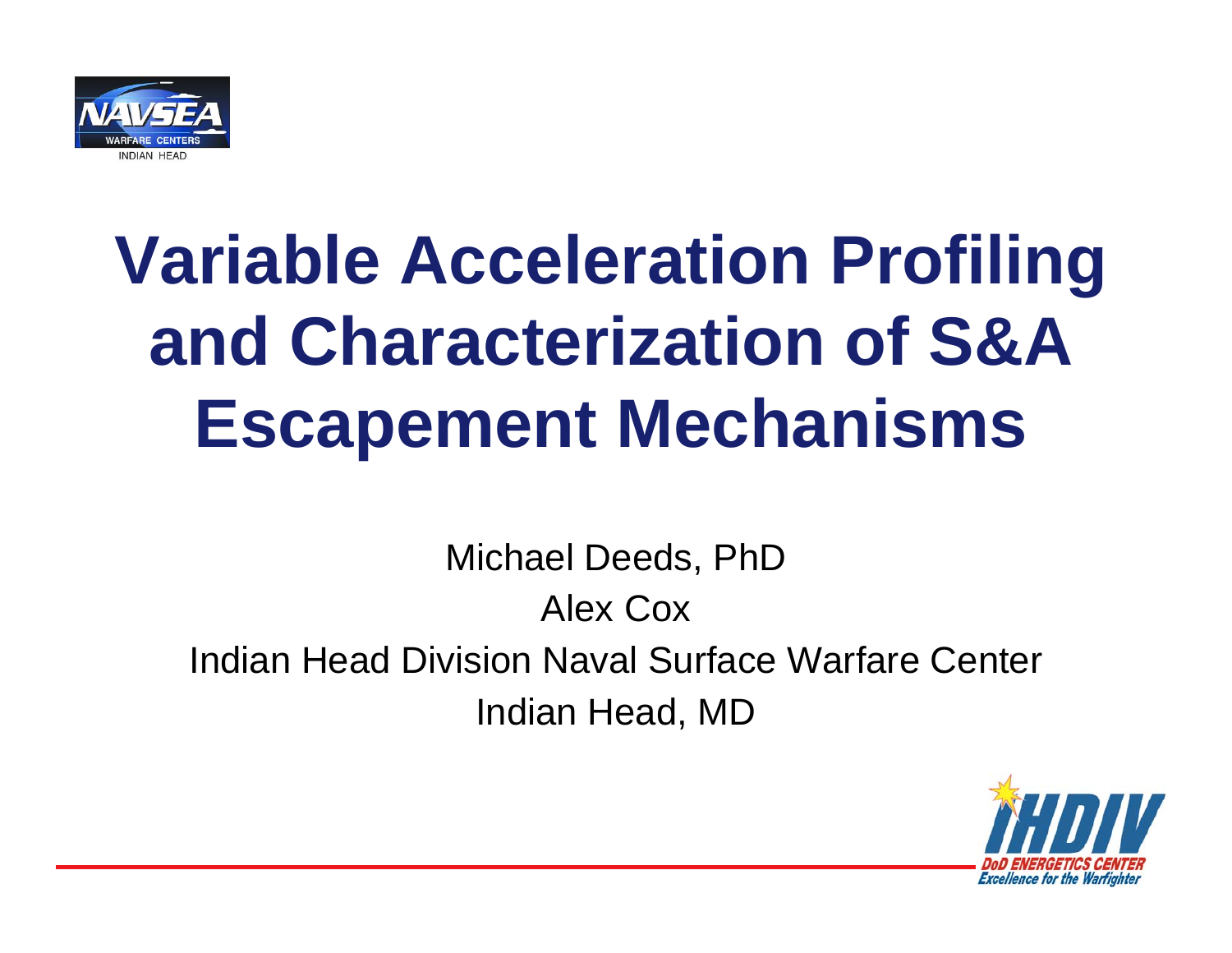# **Rotary Tables**

Standard tool in the measurement of escapement mechanism arming distance

- Capable of applying long duration acceleration loads
- Related to tactical performance through escapement theory
	- Devices assumed to be distance measurement mechanism
	- Distance =  $\frac{1}{2}$  at<sup>2</sup>
- Commonly used as part of escapement device acceptance tests

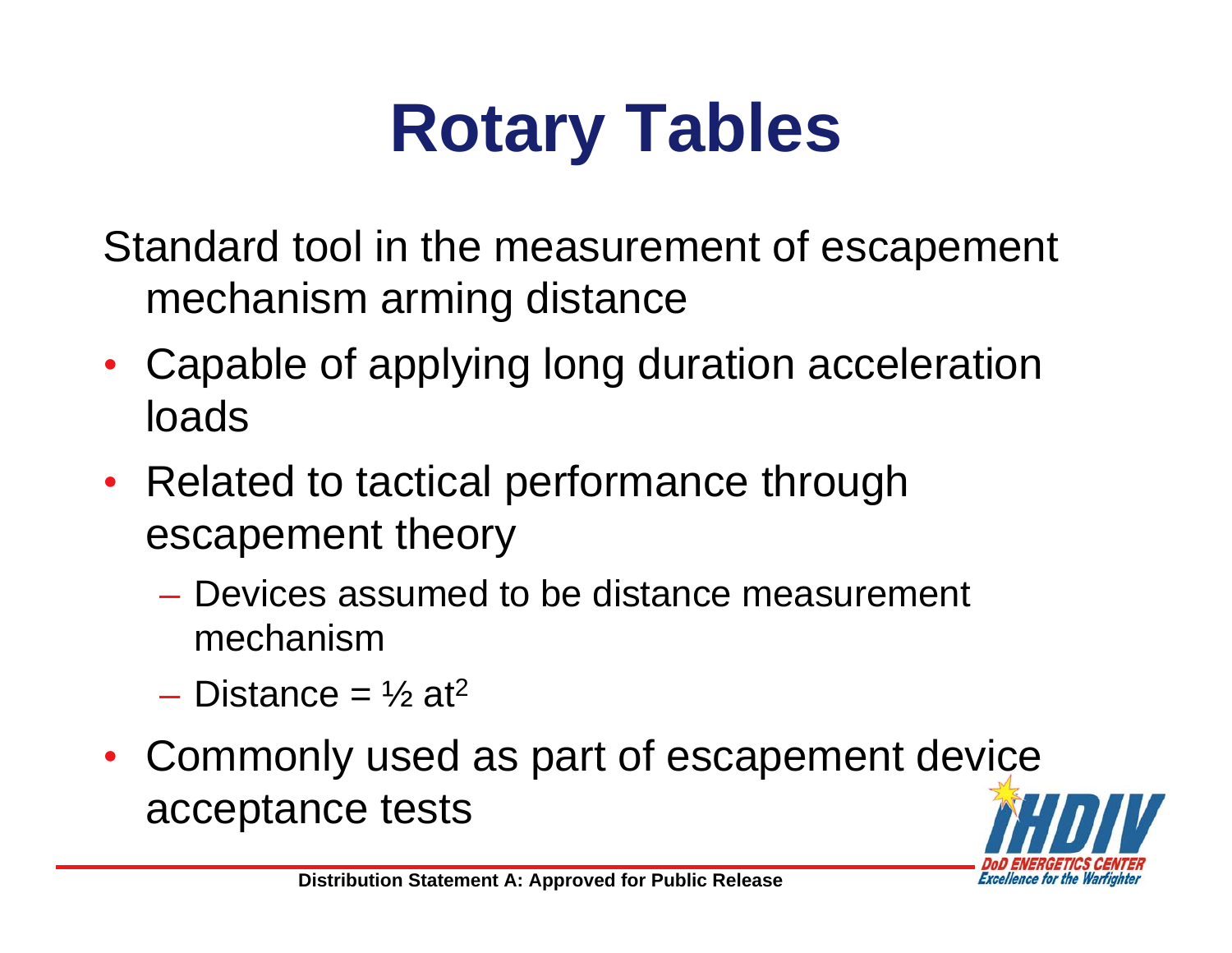## **Standard Rotary Tables Limitations**

- Not all devices follow escapement theory to the desired accuracy
- Fails to provide data on setback lock release
- Difficulty in indexing from specific event (e.g., setback lock release)
- For M427 family of devices, biases rotor towards the arm position
- Incapable of applying variable G loads

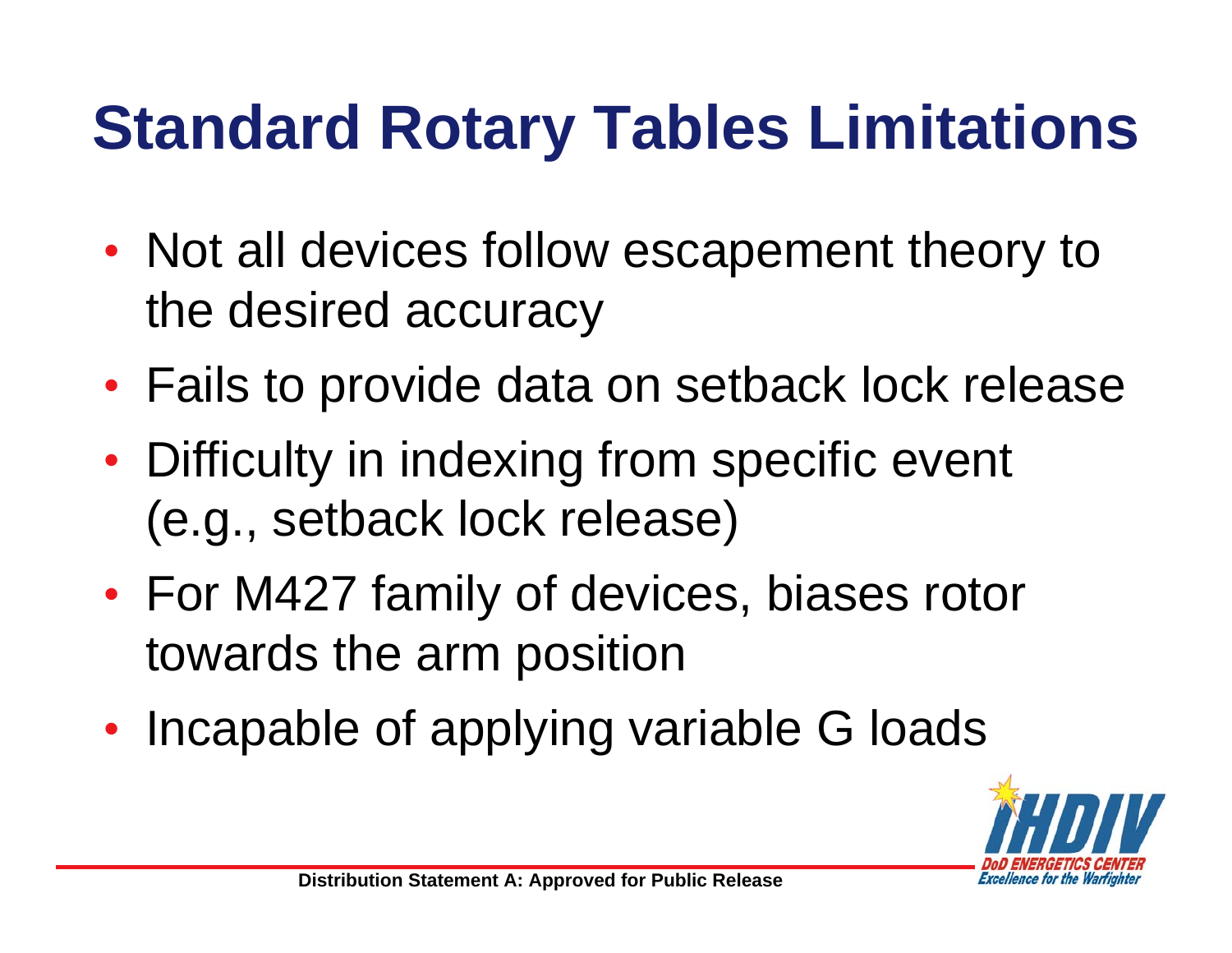## **40G Acceptance Testing Constant Acceleration Acceptance**

- Acceptance test calls for a constant 40G stimulus be applied to the mechanism
- Setback weight is held until rotary table is at speed
- Weight is released and the mechanism is timed
- Acceptance determined via times in specification



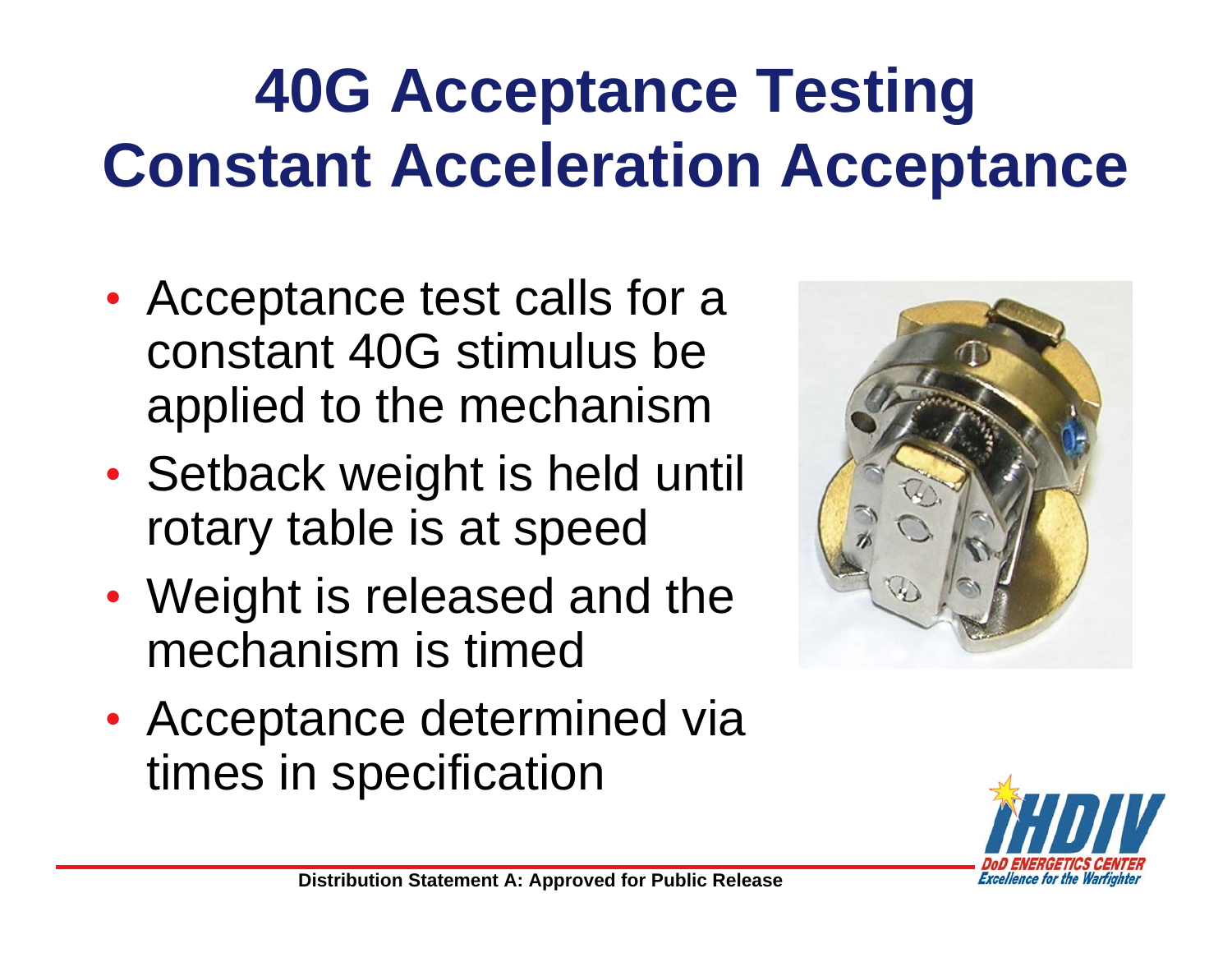## **Device Arming Under Constant Load Effect of Load on Arming Distance**

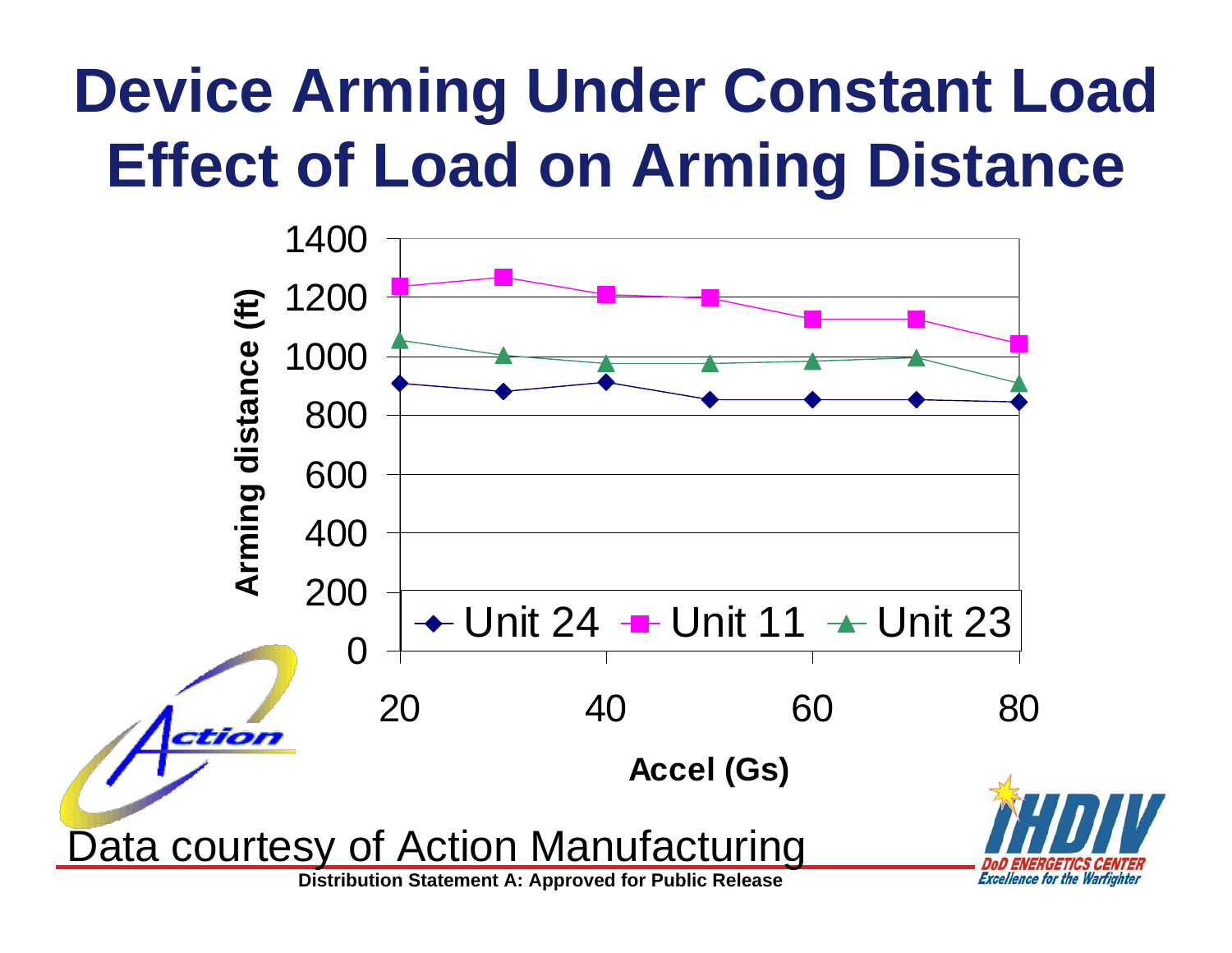## **Device Arming Under Constant Load Effect of Load on Arming Distance**



**Excellence for the Warfighter**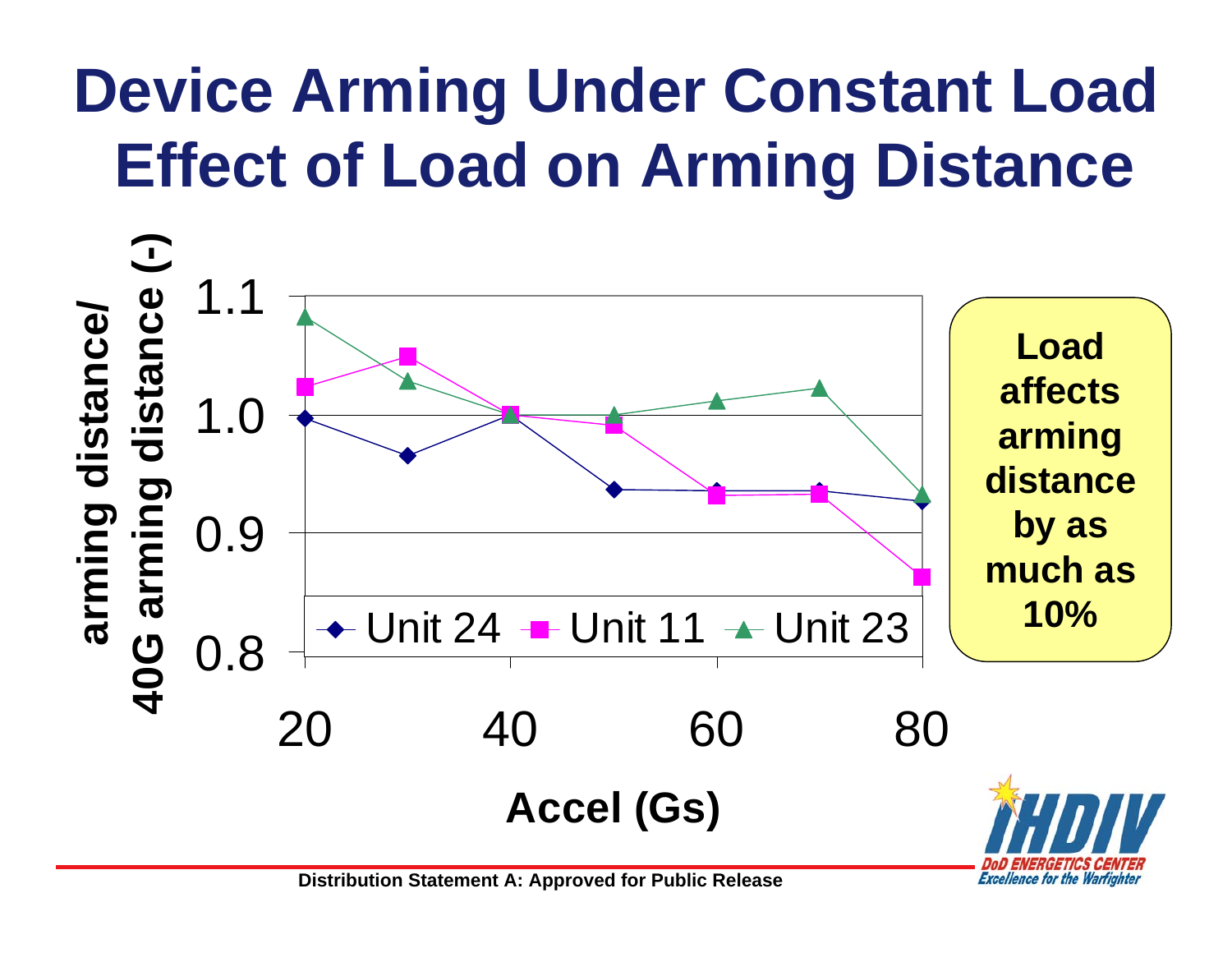# **Programmable Rotary Tables**

- Allow the user to input desired positional coordinates and time history
- Resulting program can more accurately reproduce the tactical environment acceleration history
- Microphone allows for timing of critical events, such as environmental lock release



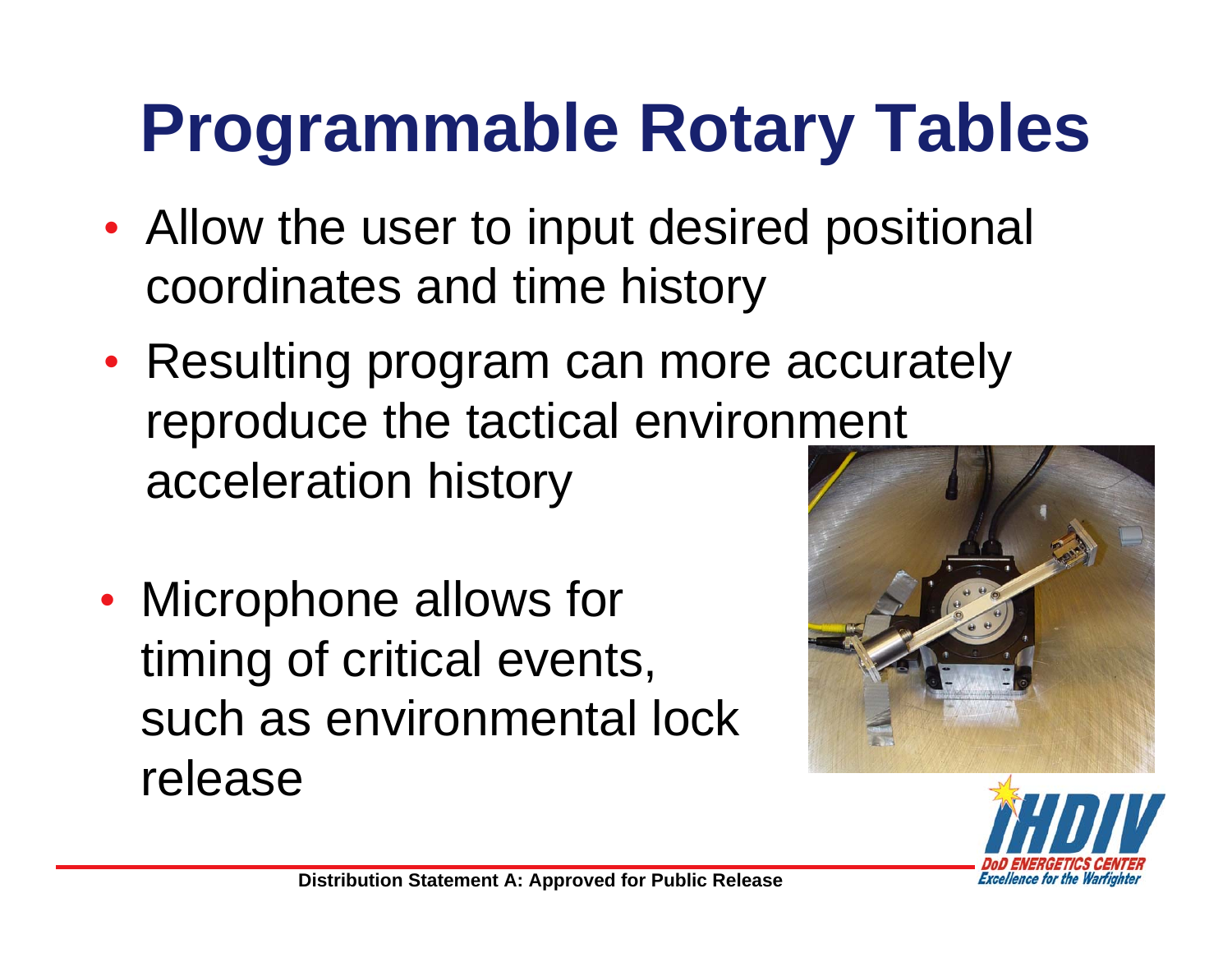## **Programmable Rotary Tables Limitations**

- Inertia of device under test must be sufficiently small to allow table to track desired profile
- A tangential load is imparted to the device as table changes velocity
- Longer arm length is desirable for reduced error, but is limited by motor torque

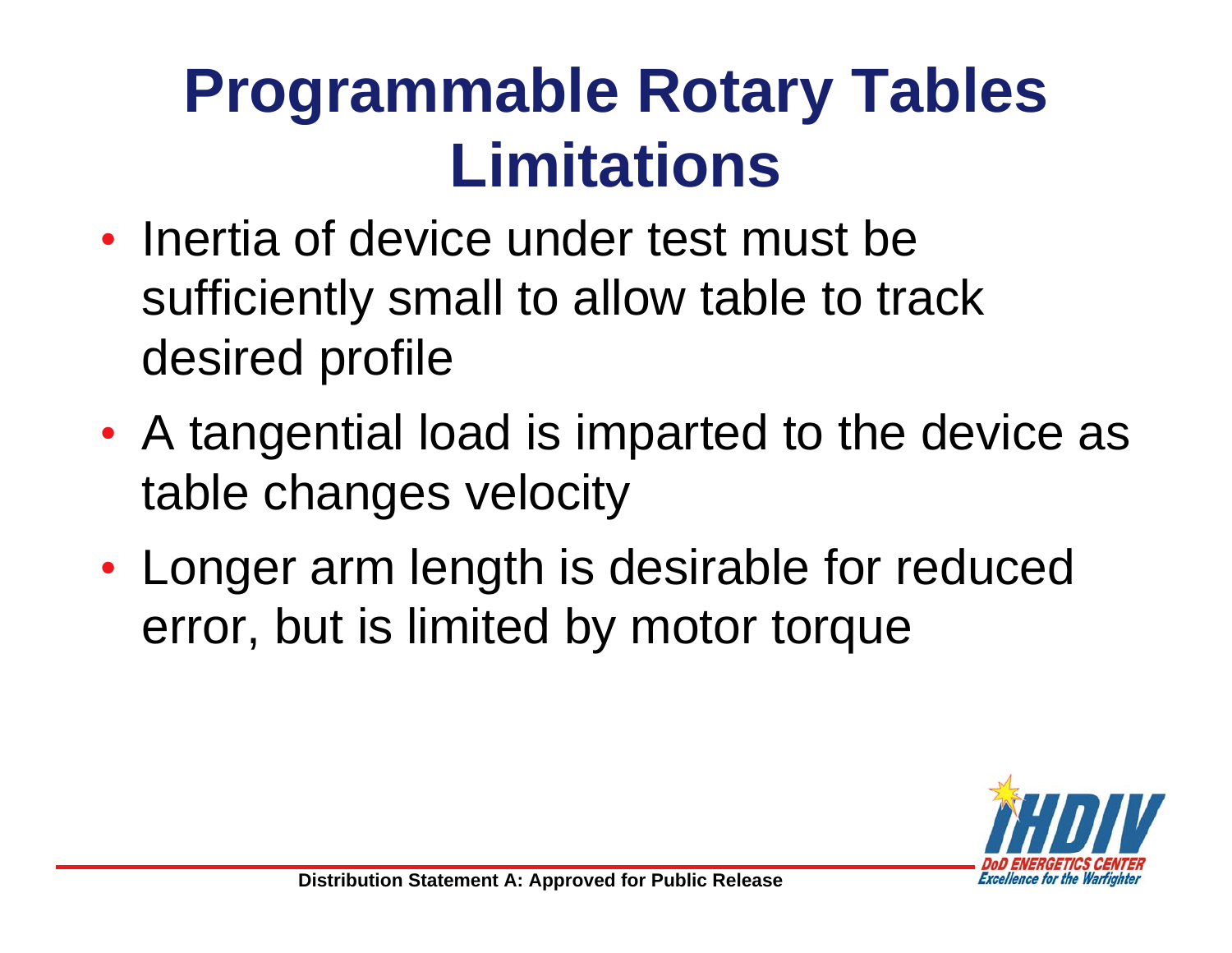# **Programmable Rotary Table**



**Distribution Statement A: Approved for Public Release**

**Excellence for the Warfighter**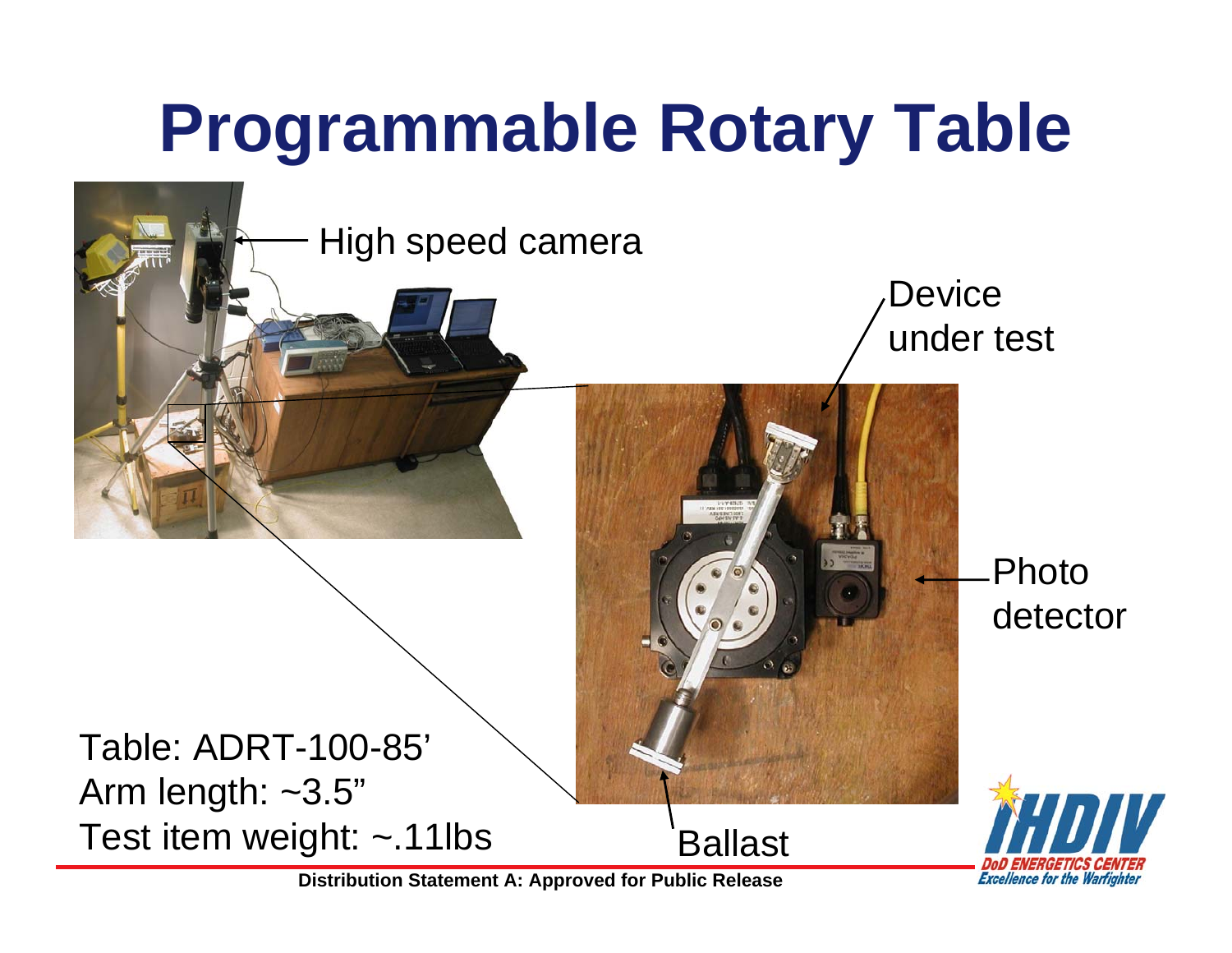## **Device Under Test**

- Testing was conducted on the M427 S&A
- Part of Navy's 2.75 inch rocket system
- Setback Weight extracts around 15 to 20Gs
- Mechanism arms: 1.13 to 1.37 sec (or 817- 1218 feet of rocket thrust)



**Armed**

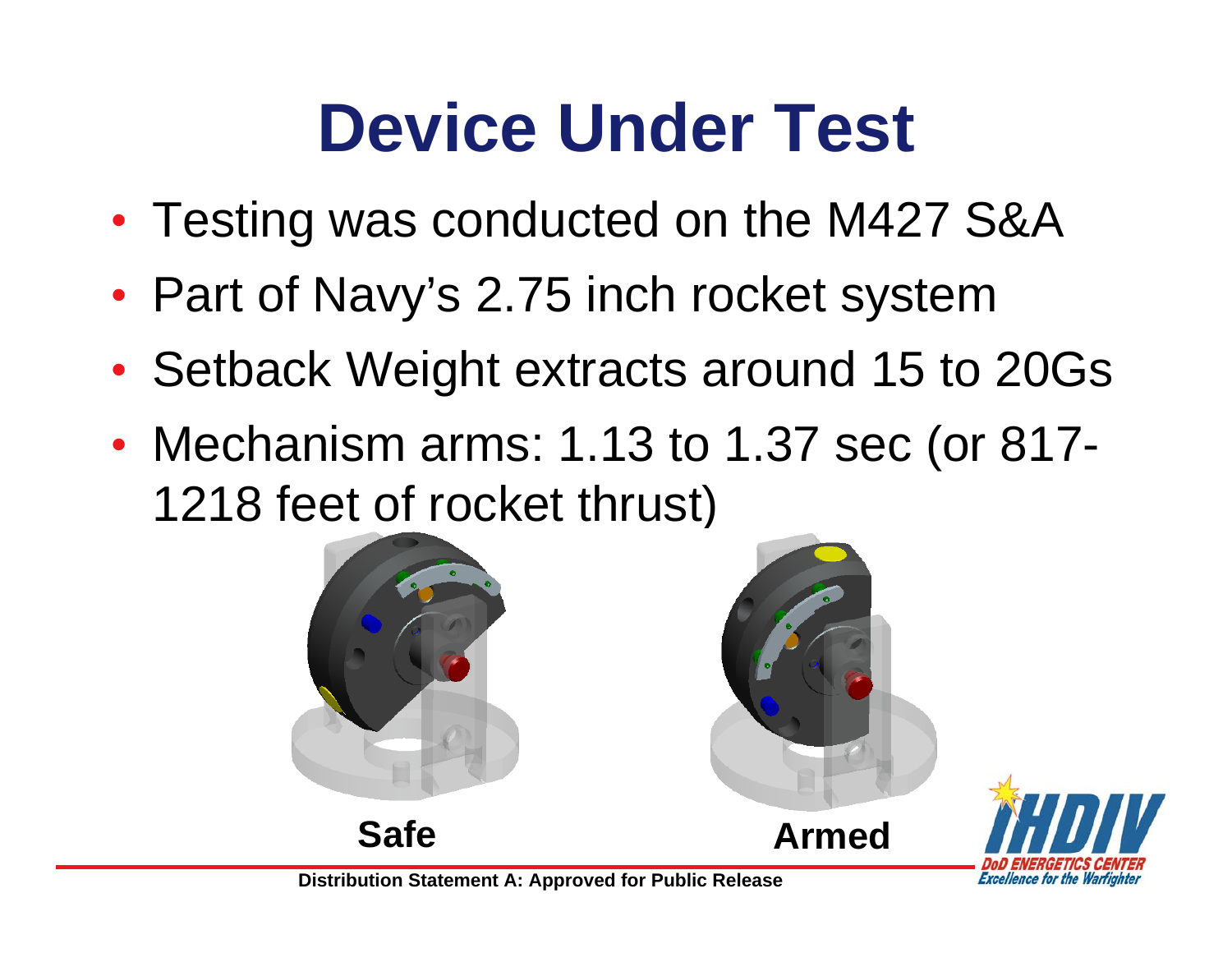## **Programmable Table Replication of Tactical Acceleration Environment**



**Excellence for the Warfighter**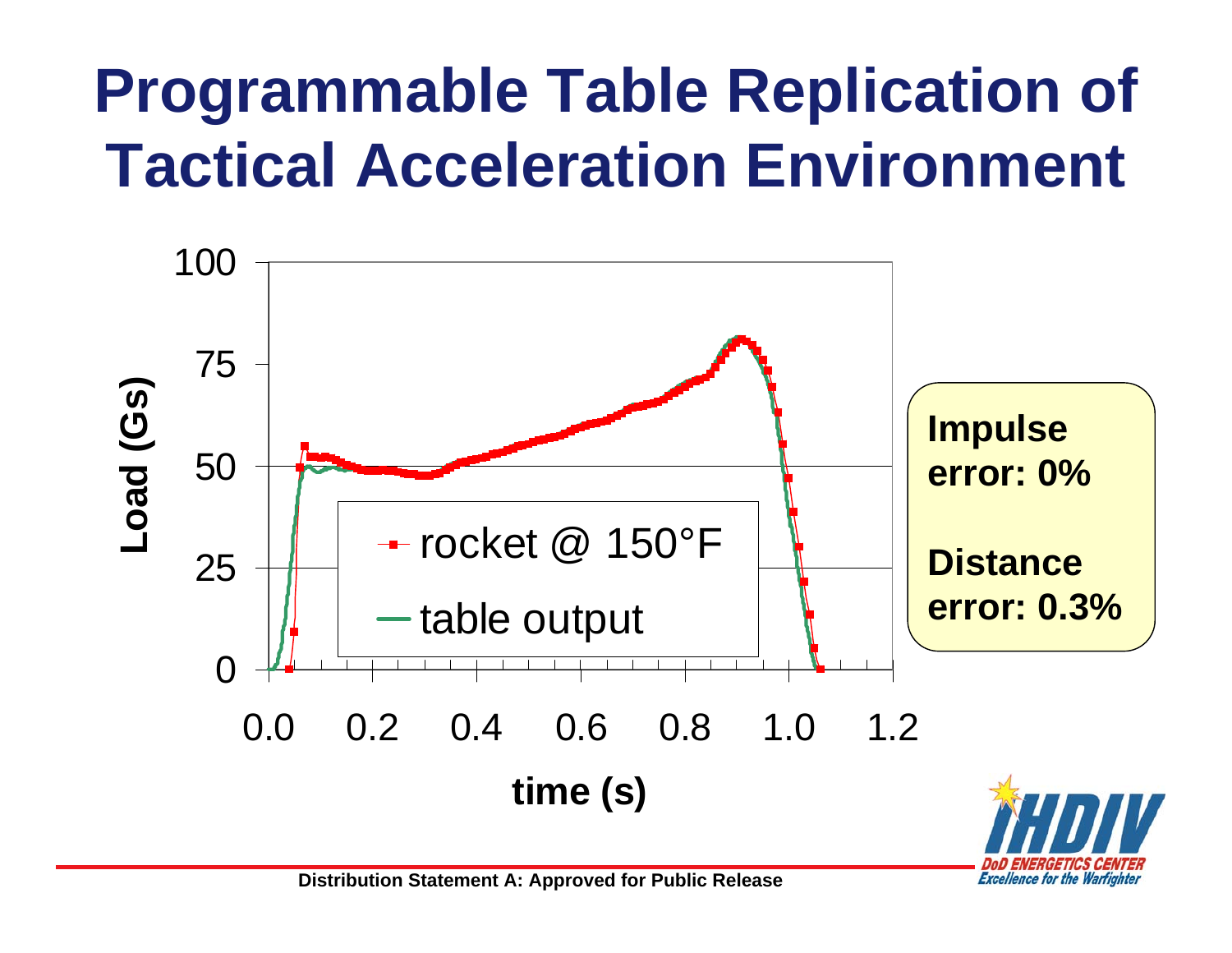## **Acoustic Trace from Device Armed on Rotary Table**



Setback weight and arming events can be timed via a microphone

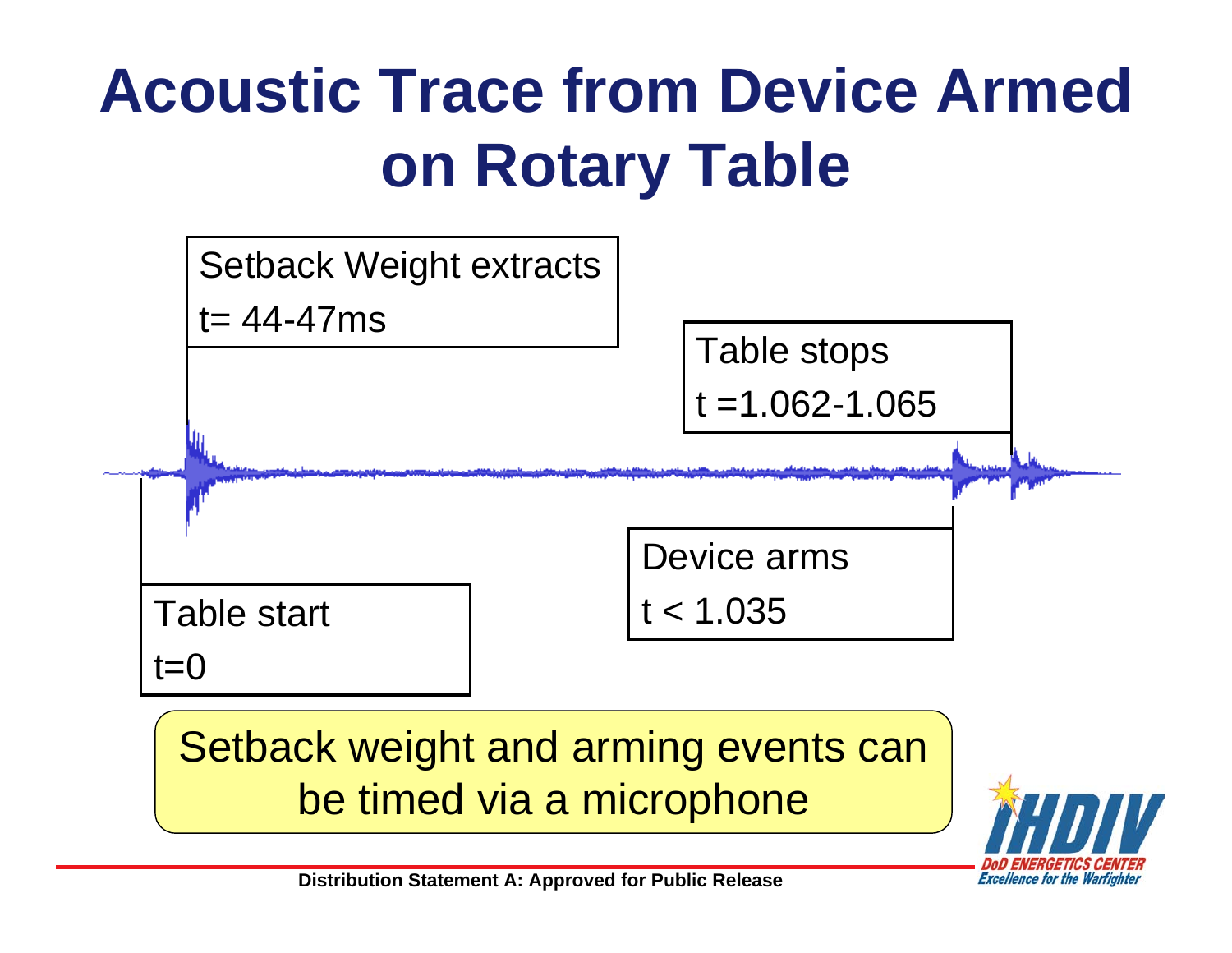## **Setback Weight Instrumentation**

#### **Time to Extract Setback Weight: Microphone**

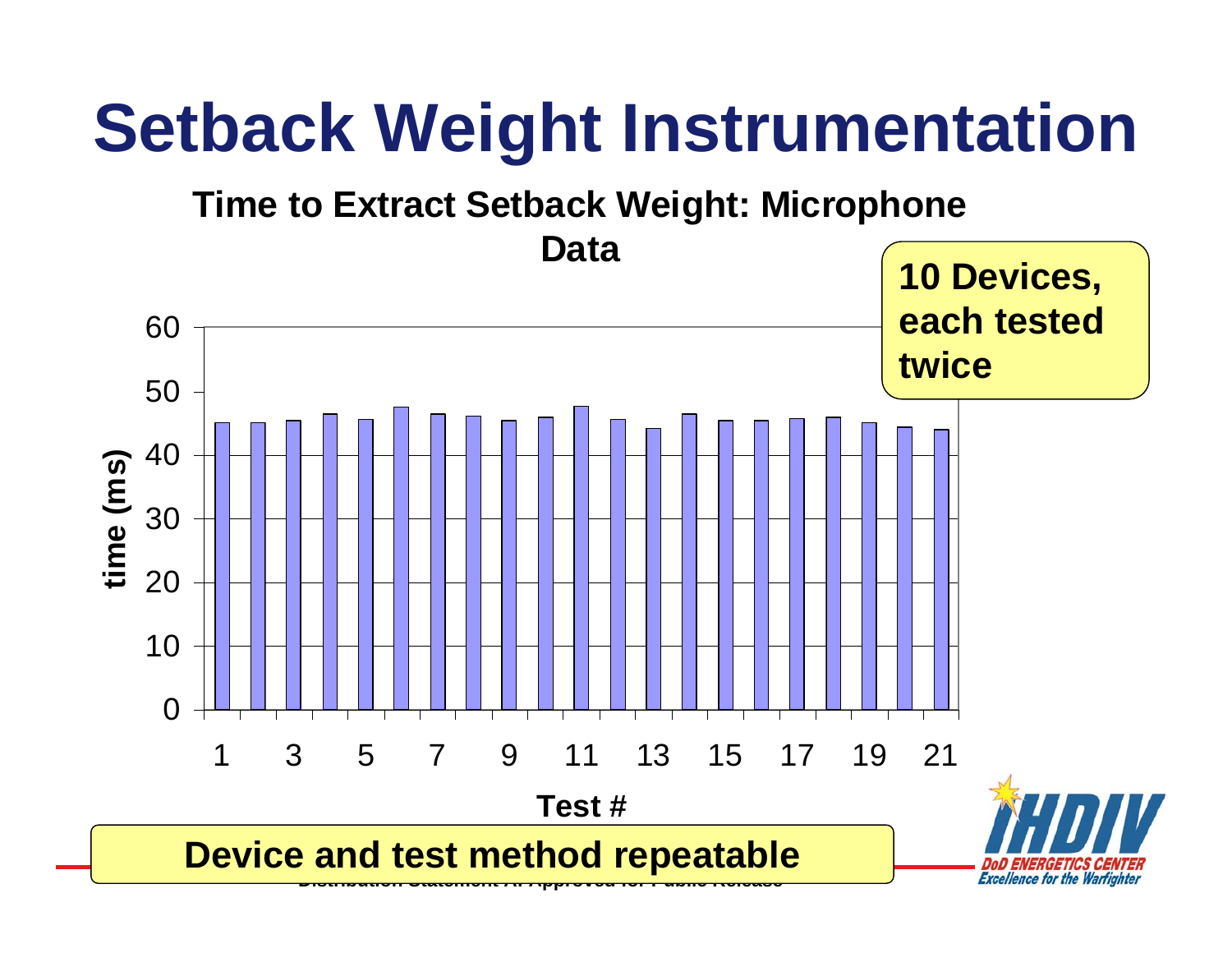# **Tangential Acceleration Effects**

• Device static position in fixture was adjusted such that timing test was performed with setback weight at 12, 3, 6, and 9 o'clock positions

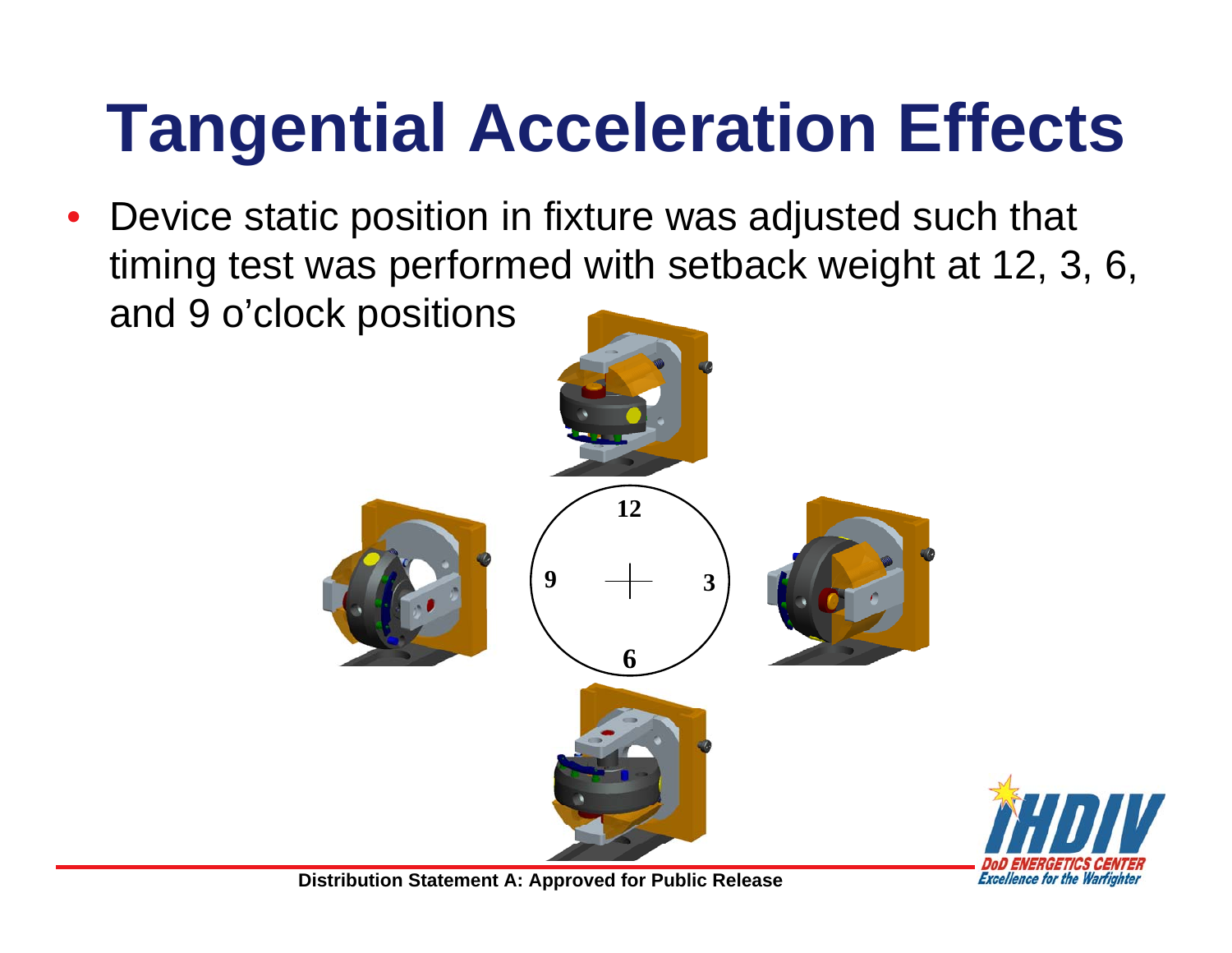# **Tangential Acceleration Effects**

- Device timing consistent for a given orientation: <20ms (36')
- Device timing varied based on change in initial orientation: <53ms (95')
- Devices in 12 o' clock armed 30 60ft faster than in 6 o'clock position (44' expected from inertial effects)
- Devices in 3 and 9 o'clock distances varied depending on device, up to 70' (0' expected from inertial effects)

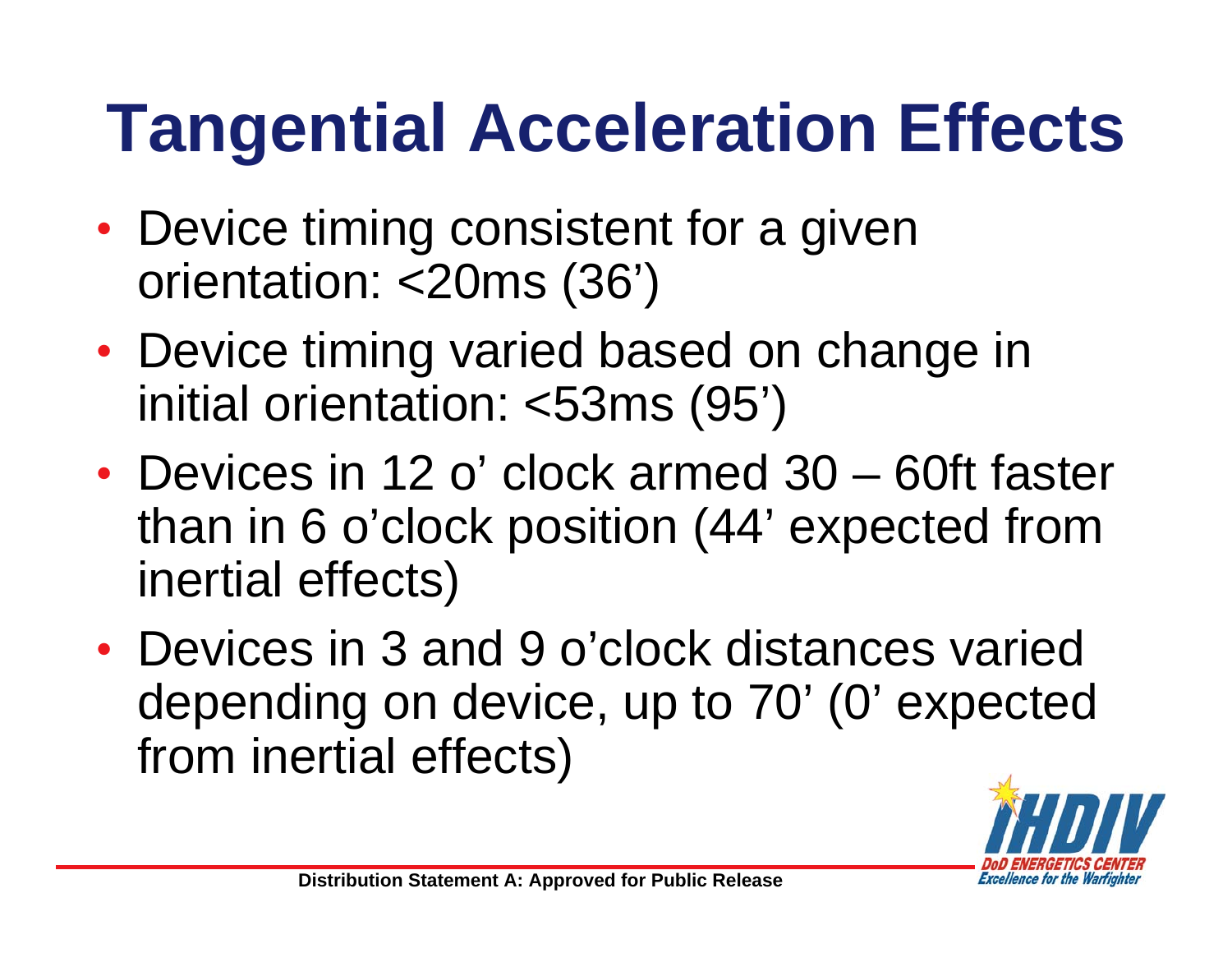## **Instrumented Rocket Tests**

- Device to be spun in the lab using constant 40G and programmable rotary table tests
- Devices will be flown on instrumented rocket tests
	- Record arming time during flight
	- Record rocket acceleration history
- Provide correlation between field and lab simulation